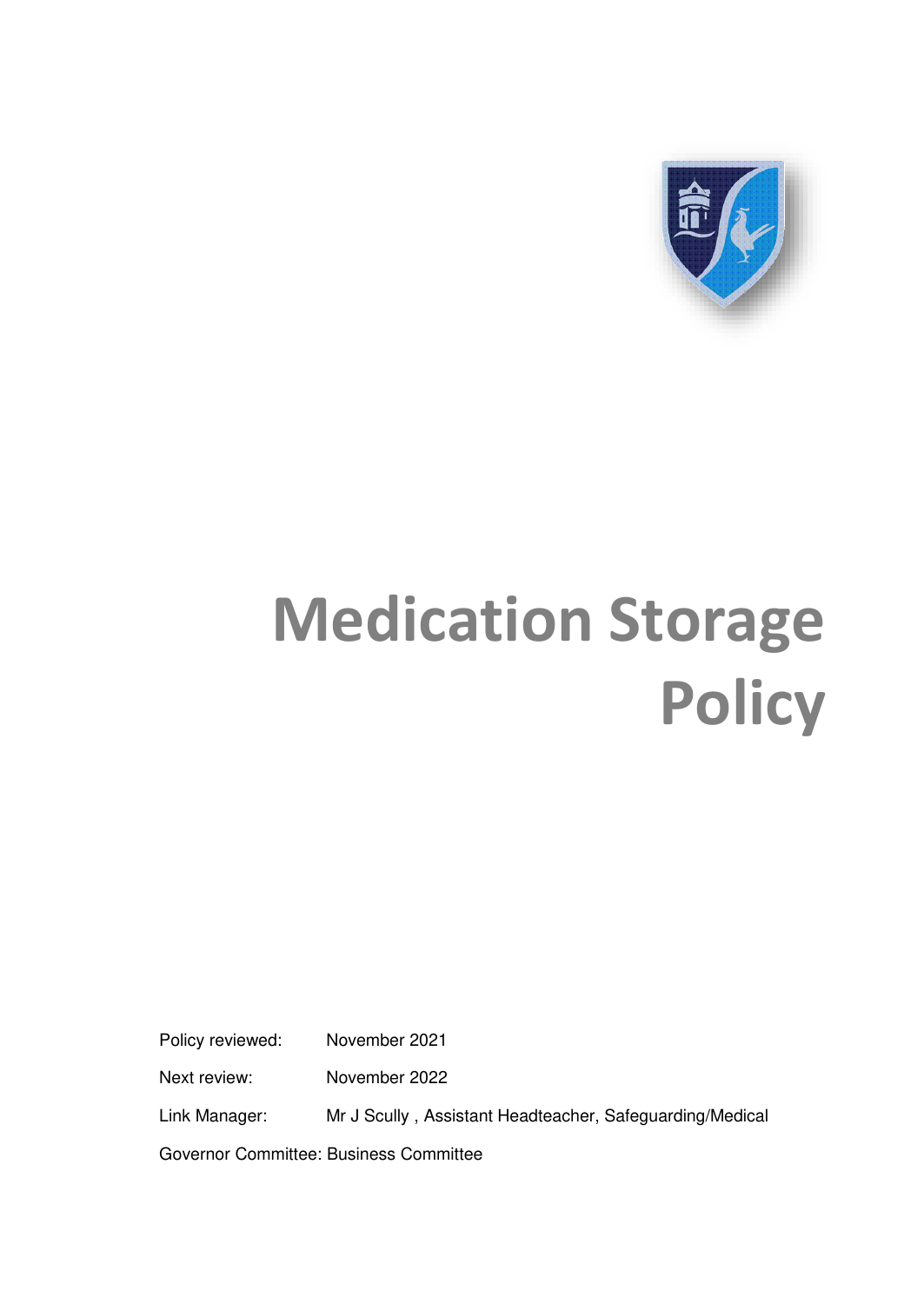## **Medication Storage**

In accordance with DFE guidelines, student's medication is stored in locked cabinets in student services and is accessible by arrangement during break and lunch times.

Two members of staff are available during these periods to monitor and record the medication students take at school.

Parents and carers are asked to ensure that all medication is handed into reception with written consent and directions for administration. The relevant form is attached below. Students are not permitted to carry any medication on their person at any time.

This policy is informed by the job description for the first aid administrator. Pertinent sections are included below.

- $\cdot \cdot$  The post holder will update the First Aid policy, including adherence with the statutory guidance 'Supporting pupils at school with medical conditions' on an annual basis with regard to any specific updates concerning medical storage.
- To produce individual Healthcare Plans for students as required including any medication needs.
- $\cdot$  To liaise with the School Nurse, parents and students as appropriate in order to ensure the correct storage of medication.
- $\cdot$  To ensure that all staff and in particular, the First Aid team are aware of any medication stored that are essential to the ongoing care of students.
- To ensure that Individual Healthcare Plans are updated annually and ready for 1st September each year including medication needs.
- $\cdot \cdot$  To ensure that medication held in school is within its expiry date by carrying out regular checks (3 times/year).
- $\cdot$  To ensure that an up to date inventory of medication held in school is maintained.